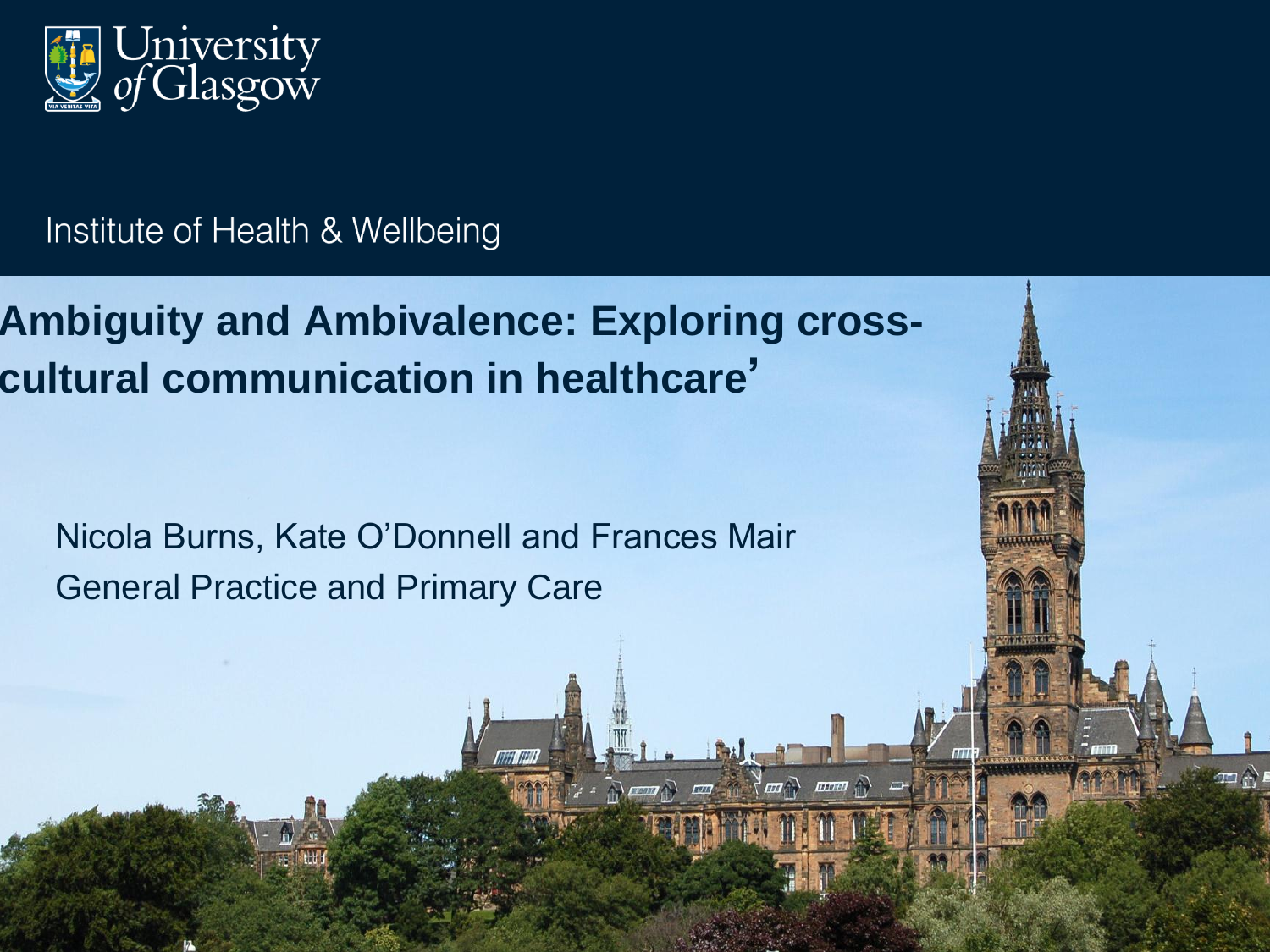

#### **Outline**

- Contextualising implementation
- Migrant health and the 'politics of polarisation' in the EU
- **Policy Analysis**
- Culturally competent migrants? **Immigration and integration**
- **Linguistic and cultural rights**
- Language and culture matters in health
- Ambivalence to new European languages: what place for medical interpreting?
- **Discussion**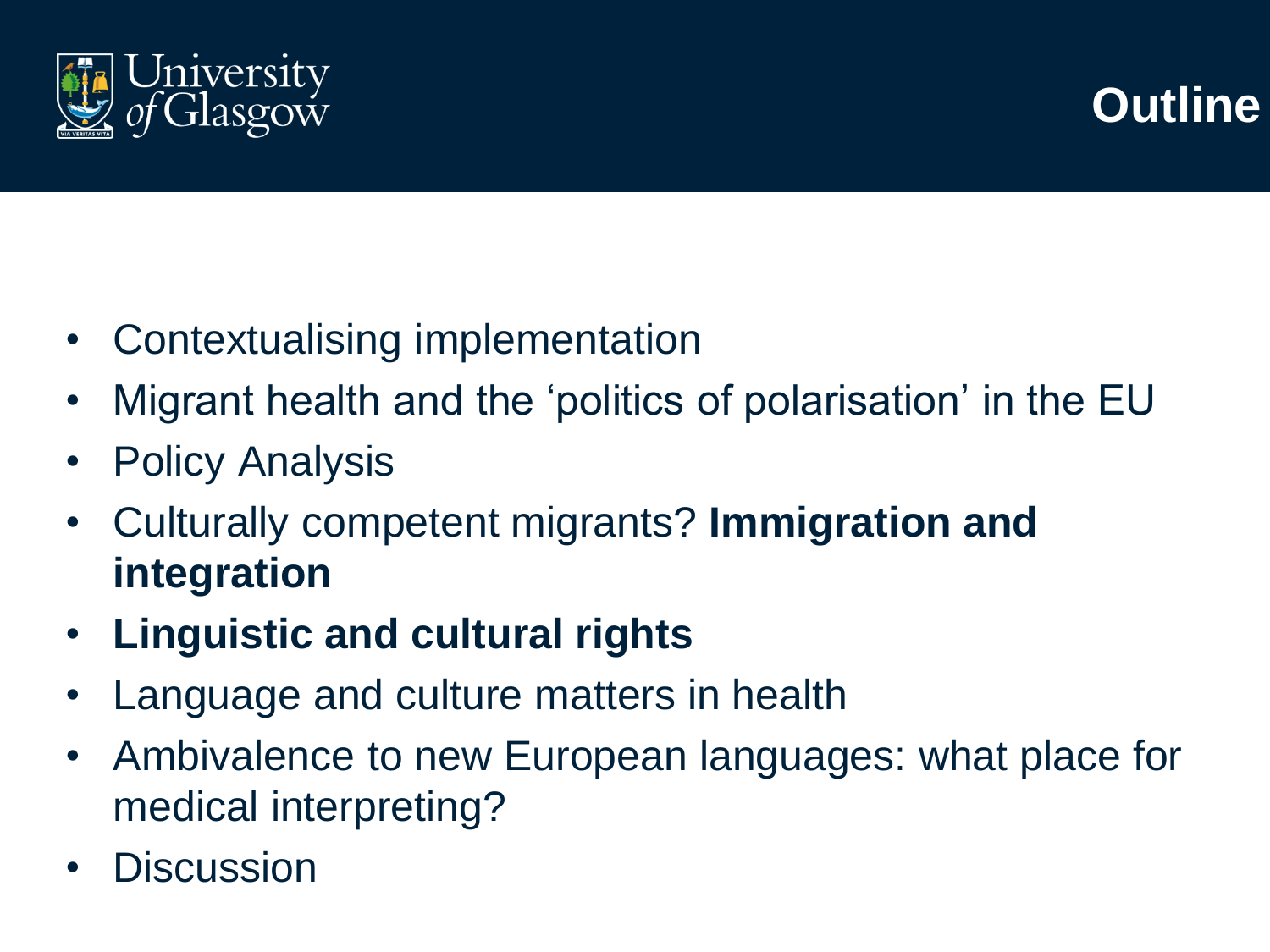

Contextualising implementation: Rationale for WP7

- Different health care systems, migrant rights and government policies impact on the way in which migrants and health care professionals encounter and interact with one another
- Importance of policy environments in which implementation journeys of RESTORE stakeholders are situated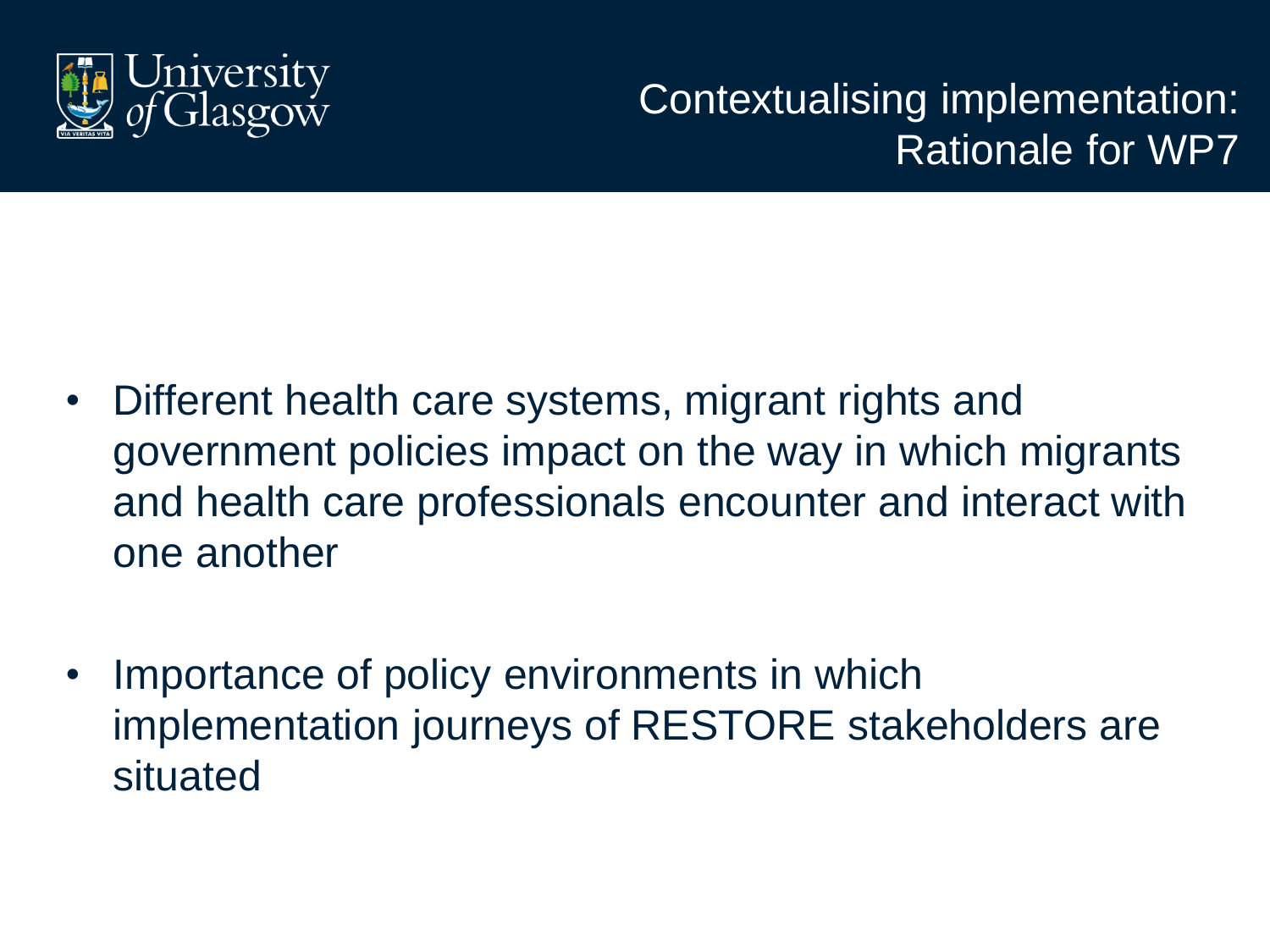

# Migration and health

- Recognition of differences in *entitlement*, *access* and *quality* of healthcare
	- *Between migrant and host populations*
	- *Between migrant groups*







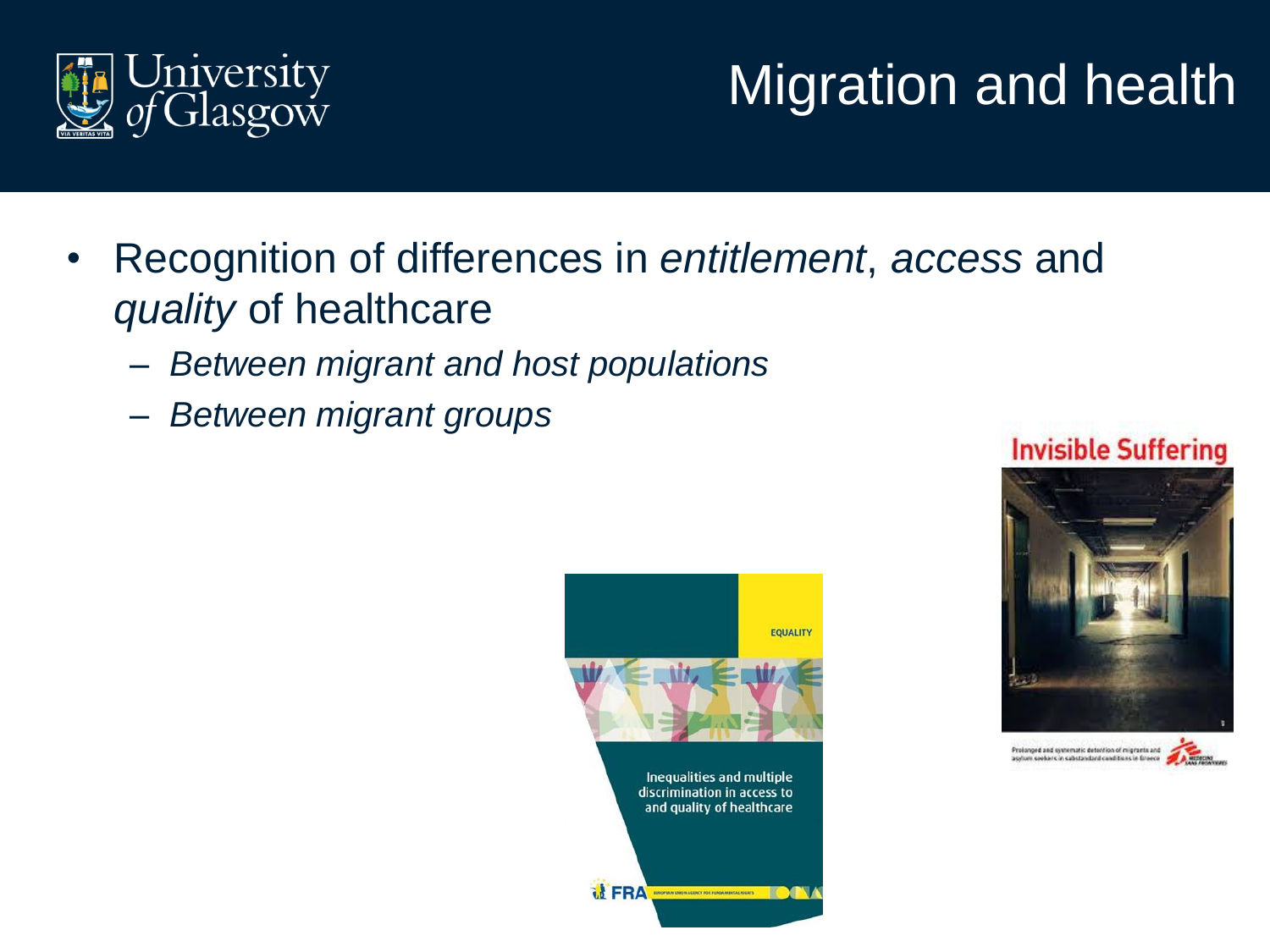

#### **'The politics of polarisation': migration discourses and health**

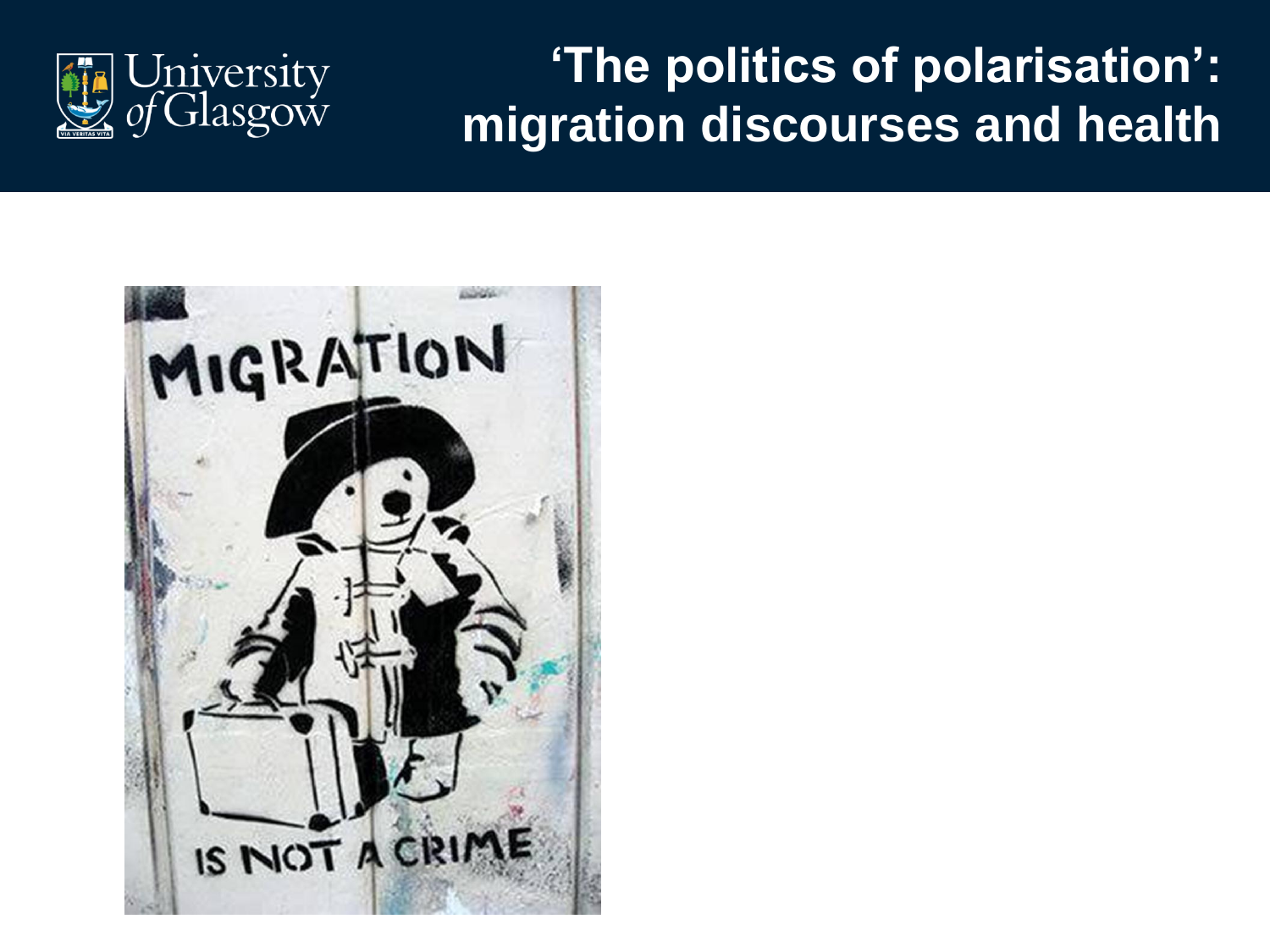

### Policy Analysis

Increasingly politicised and sensitive nature of migration in the EU necessitates critical analyses Policies give shape to problems, they do not address them

(Bacchi, 2009:x)

- Identify national policies and analyse using NPT
- Policy expert interviews at national level
- Synthesis with data from implementation journeys (WP3-6)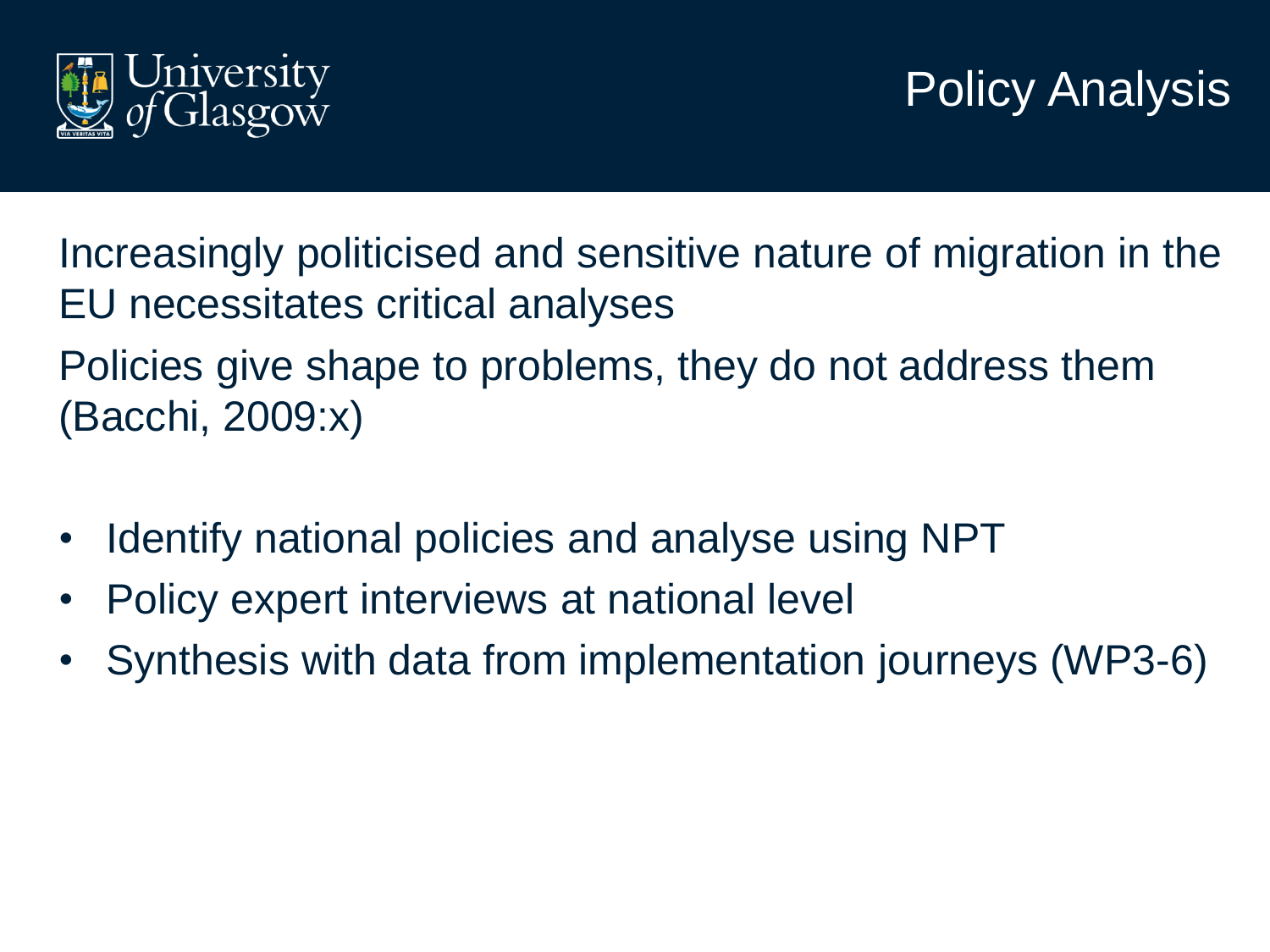

#### *Culturally competent migrants: integration and language tests in the EU*

- Integration has been reconfigured towards '*socio-political membership, the preservation of core national norms and values and towards social cohesion'* (Kostakopoulou 2010:11).
- Multi-culturalism to assimilation
- Use of language competency tests:
	- -Pre-entry requirements
	- Residence
	- Citizenship
- **Discrimination**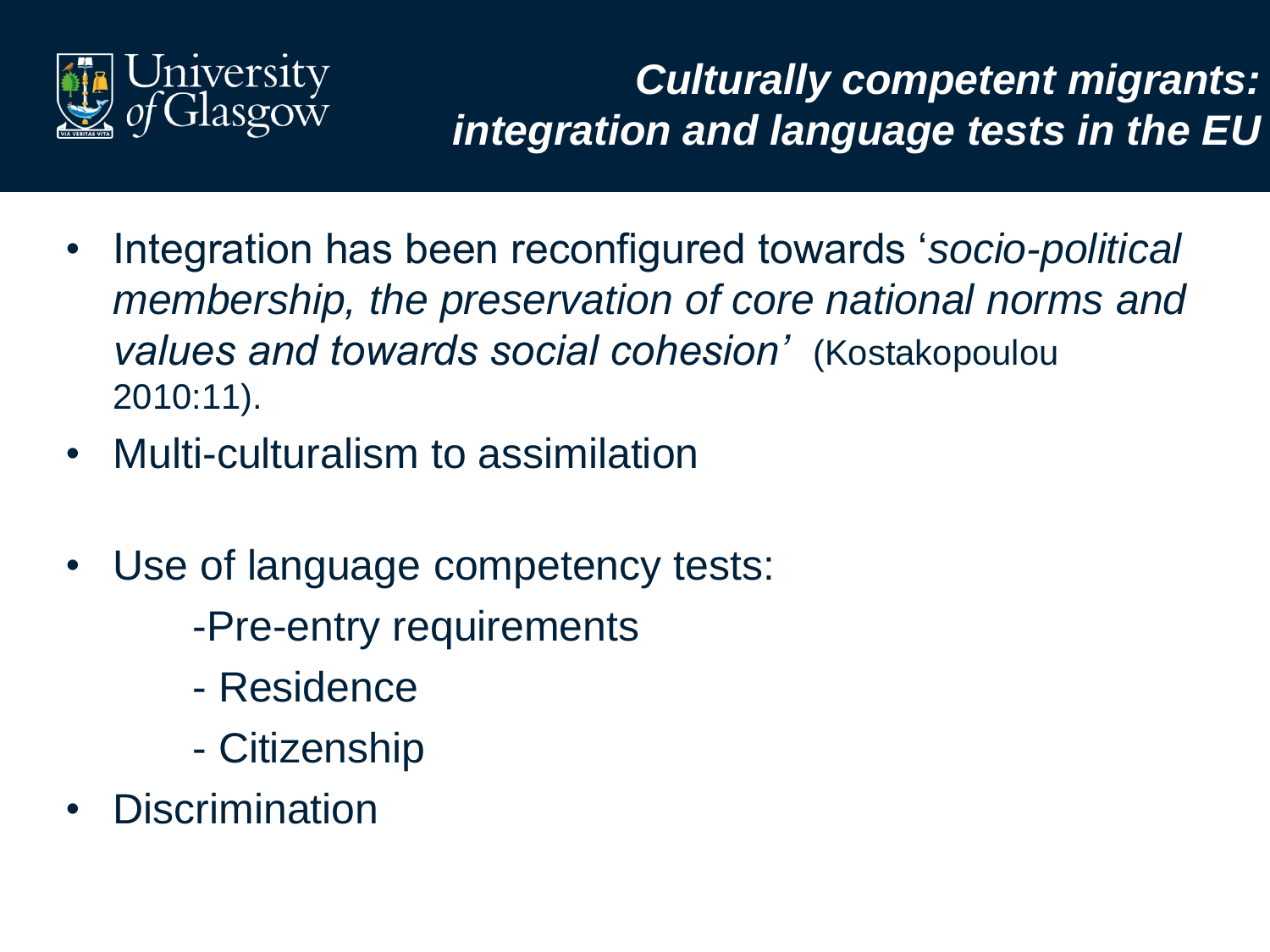

# The ambiguous place of community languages

- *a language group any group of persons sharing the same language which is established in the territorial space of another language community but which does not possess historical antecedents equivalent to those of that community. Examples of such groups are immigrants, refugees, deported persons and members of diasporas.* Article 1(5)UDLR (1996)
- "regional or minority languages" …does not include either dialects of the official language(s) of the State or the languages of migrants Article 1ECRML
- Language: now you see it, now you don't ...
- Community languages in Europe

'*migrant, immigrant, community languages should be explicitly recognised through appropriate instruments at European level'* (2013: 11)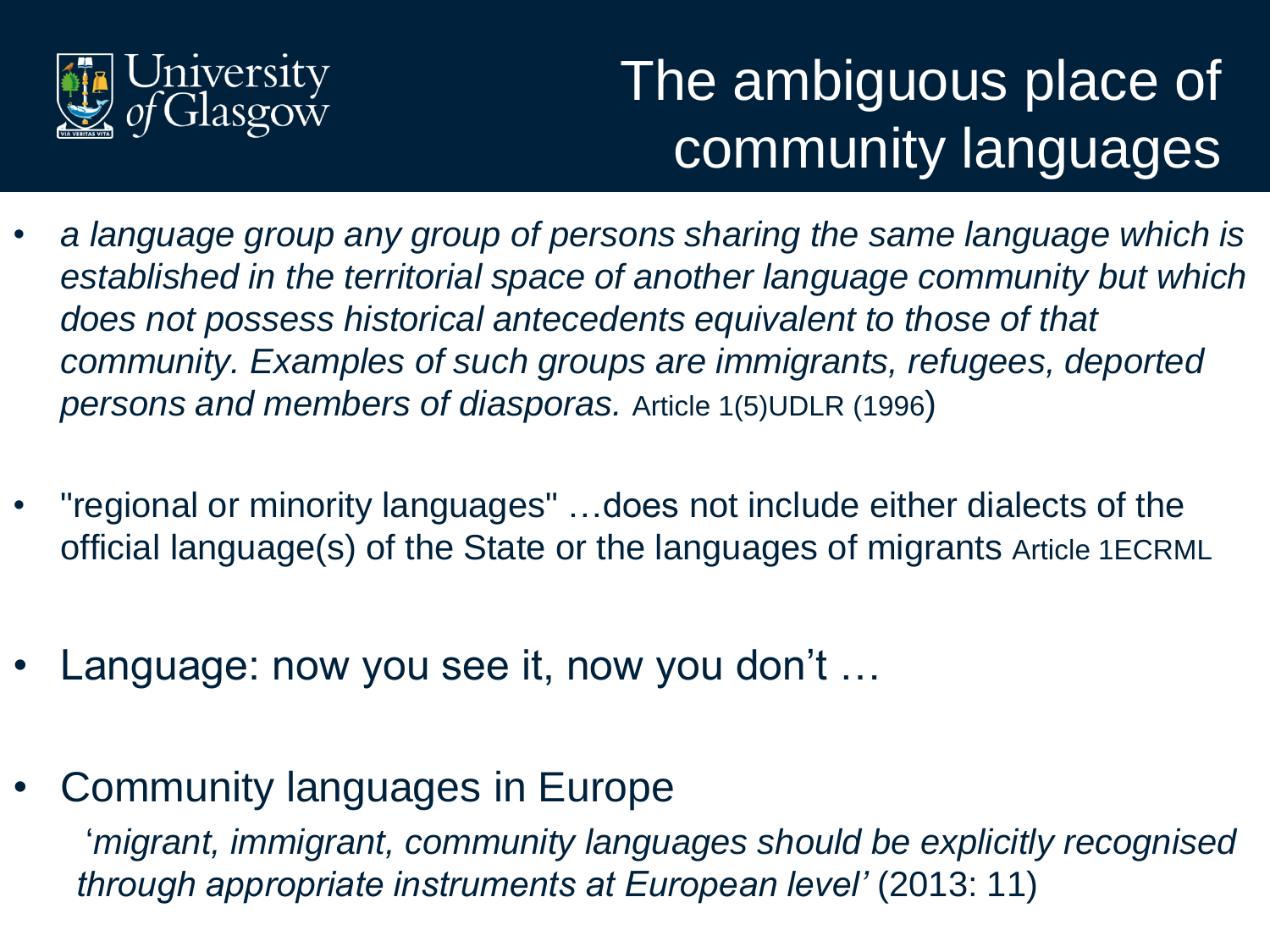

Language, culture and health as a human right

- Language and cultural competence as key to migrant sensitive health systems (WHO, 2010)
- Article 12 of ICESCR

*'information accessibility 'the right to seek, receive and impart information and ideas concerning health issues' (12b). Acceptability (12c) refers to medical ethics and cultural competence observing that: 'All health facilities, goods and services must be respectful of the culture of individuals, minorities, peoples and communities'.*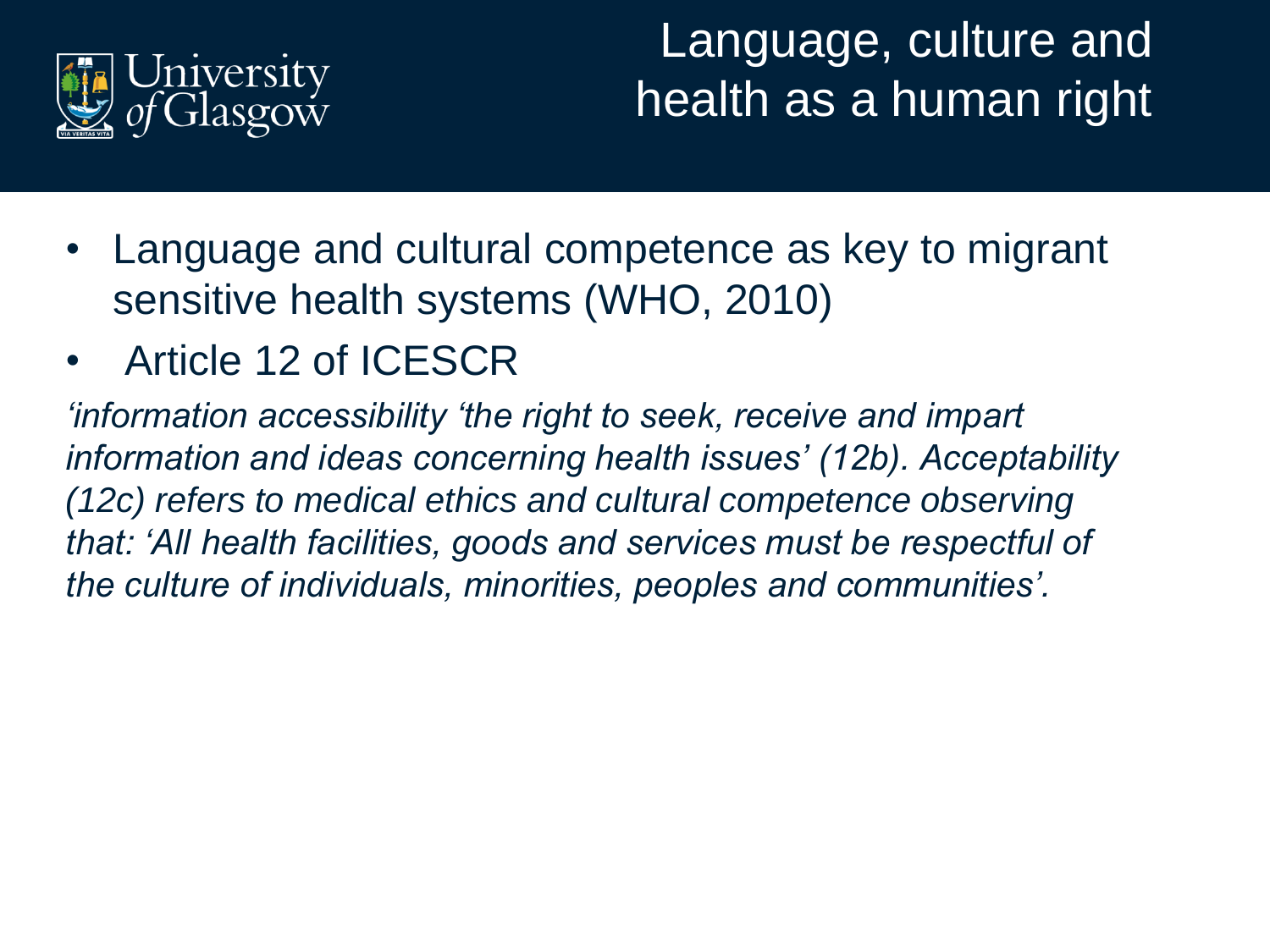

Scotland: Integration and language use

*This is not a language plan for the NHS. It does not consider issues of or methods for encouraging use either of English or of other community languages, important as they may be in their own right to improving access to health and other services. Instead, it covers planning for TICS services that recognise the reality of need amongst patients and aim to satisfy that need.* [SCO PRD14 ]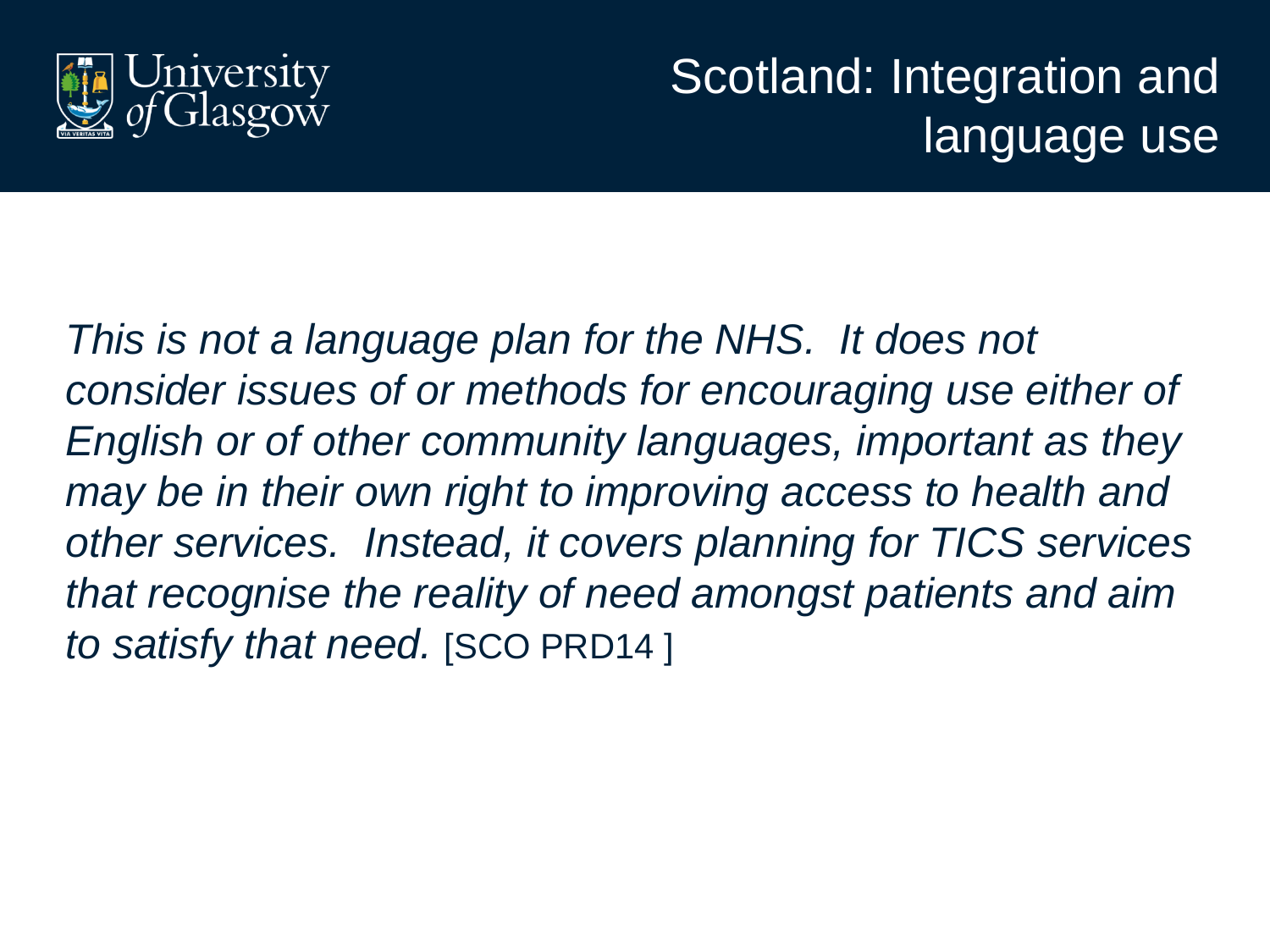

**Ambivalence toward new European languages - what place for medical interpreting?** 

- Rights to speech and access
- 'the politics of Britishness' (Aspinall and Hashem 2011)
- Either/or

Or

• Both/and?